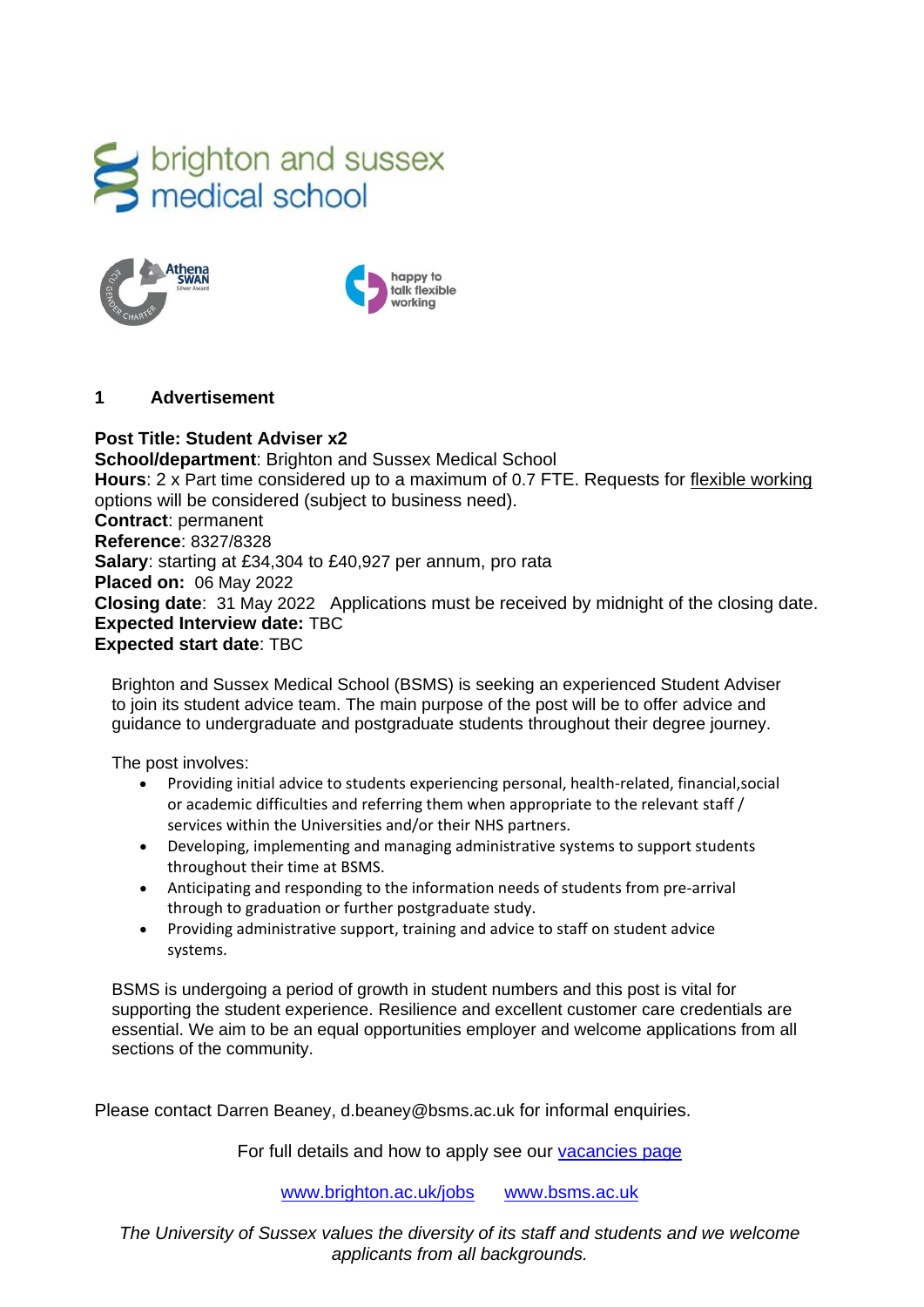## **2. The School / Division**

Please find further information regarding the school/division at <https://www.bsms.ac.uk/undergraduate/supporting-your-learning/index.aspx>

## **3. Job Description**

Job Description for the post of: Student Adviser

## **Department: Professional Services**

#### **Section/Unit/School: BSMS Student Advice**

## **Location: Various - Audrey Emerton Building (Royal Sussex County Hospital), University of Brighton (Falmer campus) and University of Sussex**

**Grade: 7**

**Responsible to:** Head of Admissions and Student Welfare

**Responsible for:** N/A

This is one of several posts in the Medical School's administrative team responsible for providing advice to students and for developing and maintaining administrative systems, information and communications to guide students' learning and through university life. Itis expected that each of the post-holders will be familiar with the responsibilities of the others in the team and provide cover for one another and work at other BSMS sites as and when required.

 The post-holder will be responsible to the Head of Admissions and Student Welfare but will work closely with senior members of BSMS faculty, in particular the Director and Deputy Director of Student Support, and with appropriate colleagues in other administrative and academic units in both universities and in NHS partner institutions

## **4. Person Specification**

**1.** Providing initial advice to students experiencing personal, health-related, financial, social or academic difficulties and referring them when appropriate to therelevant staff / services within the Universities and/or their NHS partners.

**2.** Developing, implementing and managing administrative systems to support students throughout their time at BSMS.

**3.** Anticipating and responding to the information needs of students from pre-arrival through to graduation and postgraduate study.

**4.** Providing administrative support, training and advice to staff on student support systems.

**5.** To undertake such other duties consonant with the grade as determined by theHead of Admissions and Student Welfare and the Director of Student Support.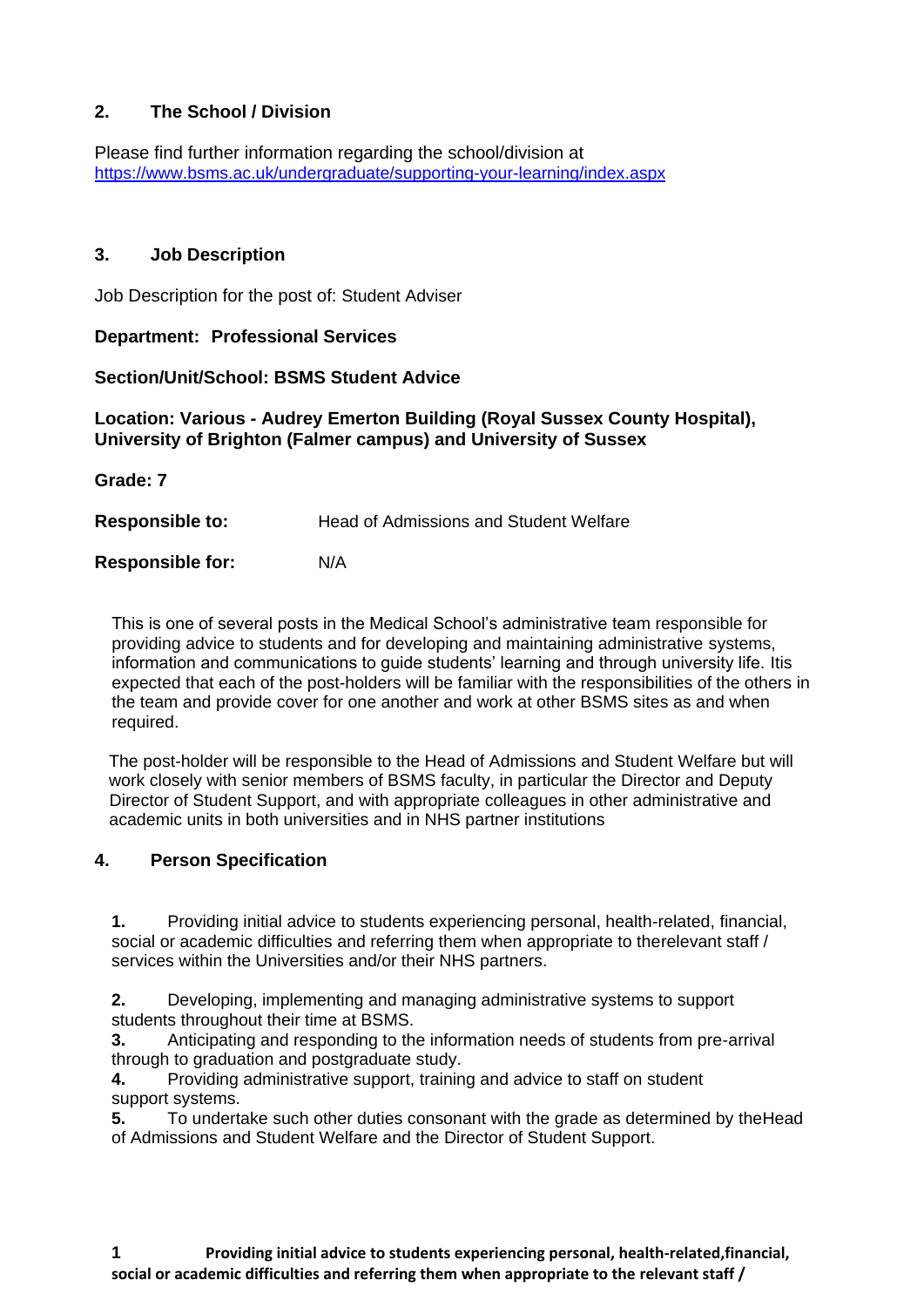#### **services within the Universities and/or their NHS partners.**

1.1 Such information and advice to be delivered via: pre-booked MS Teams meetings, 1:1 appointments, drop-in sessions,phone, email contacts, and occasional visits to regional centres.

1.2 Health-related: referring students for appropriate professional advice and advising students on the regulations regarding absences, late submission of work and intermission ofstudy.

1.3 Personal: providing initial advice to students experiencing relational, domestic and personal difficulties such as isolation, loneliness, poor motivation, trauma and bereavement; referring students to specialist sources of information and services external to the University.

1.4 Study-related: providing advice on the regulations and procedures concerning appeals, complaints, plagiarism and collusion, misconduct, fitness to practise, intermission ofstudy and requests to change personal tutors. Accompanying students to meetings with School/University staff or committees, where occasion requires.

1.5 Financial: signposting sources of support on issues relating specifically to budgeting,fees, funding, sources of discretionary financial support (including University and NHS provision); and to assist students in making fund applications.

1.6 Assisting in preparing and presenting evidence of additional considerations in respectof late or non-submission of work, non-attendance or poor academic performance.

1.7 Maintaining accurate records for each student who uses the service to enable hand-off between members of the student support team

#### **2 Developing, implementing and managing administrative systems to advise students throughout their time at BSMS.**

2.1 Receiving and processing reports on students' absence and contacting students who have significant absences to establish whether there is an underlying cause requiring support;

2.2 Assisting with the process of monitoring and following-up issues with student engagement and progress

2.3 Assisting with the process of monitoring and following-up issues with student engagement and progress

2.4 Maintaining accurate, confidential records of student contacts, and collecting and providing data relating to them, as required.

 2.5 Liaising with the external Occupation Health Service and University support services(eg. Disability & Dyslexia Team, financial advisors, housing offices, counselling services) about relevant student welfare matters, and ensuring provision anticipates and meets students' interests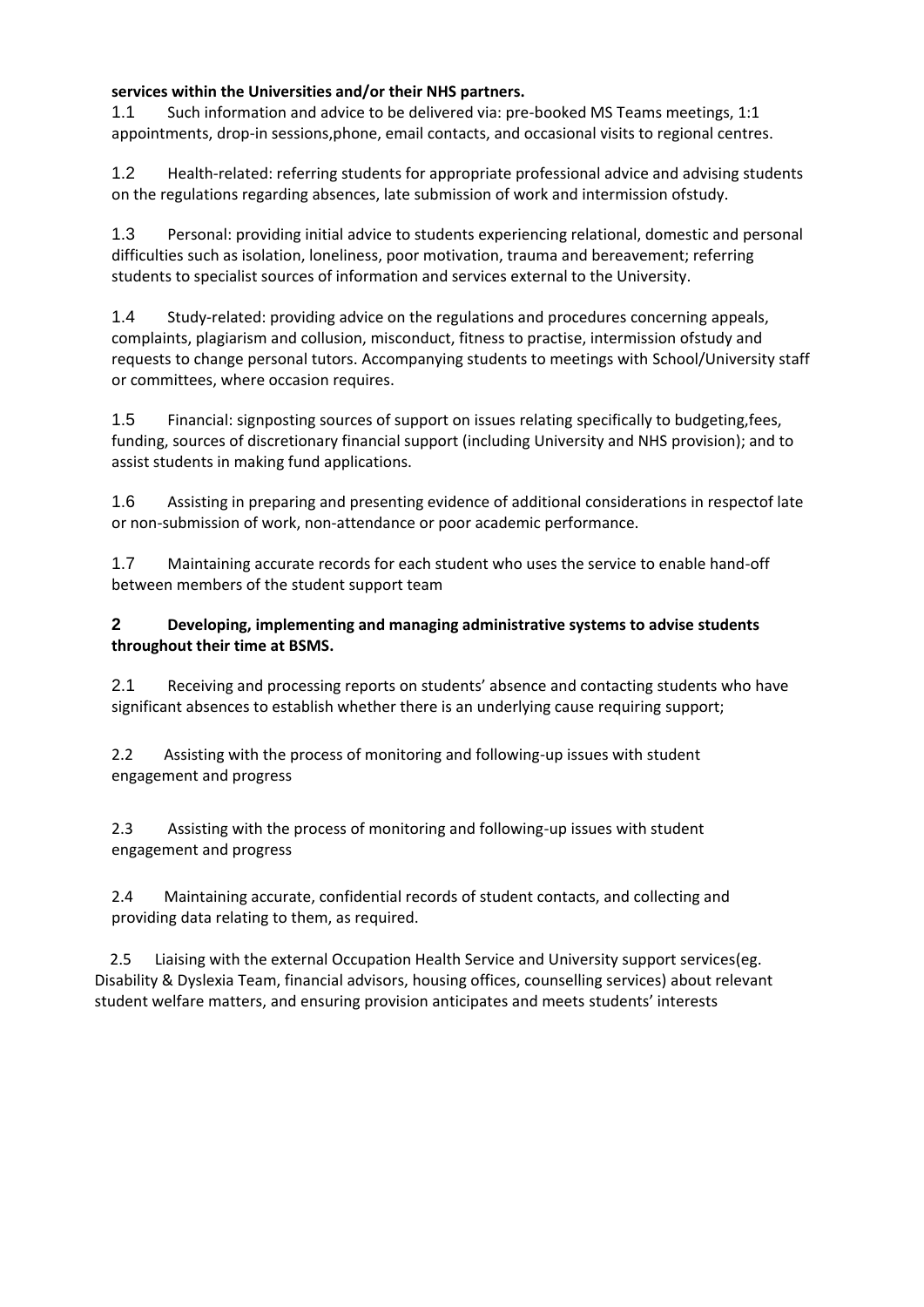# s brighton and sussex<br>medical school

#### **3. Anticipating and responding to the information needs of students from pre-arrival through to graduation and further postgraduate study.**

3.1 Engage with BSMS student reps and work with closely with other BSMS Student Advisers to create relevant projects and group advice sessions that meet immediate and ongoing needs of BSMS students.

3.2 Keeping under review guidance to students on various aspects of the advice service

3.3 Recommending, developing and implementing new publicity, web-based resources and talks/sessions to engage students with support matters, in collaboration with colleagues.

3.4 Provision of up-to-date information and copy for prospectuses and website regarding student housing options, support services and financial advice

3.5 Assisting with induction preparations and student information, including provision of pre-arrival advice (via School publications, social media and individual queries) and deliveryof induction talks on support services

3.6 Assisting with transfer of information

3.7 Representing Student Advice at meetings and events and to participate in Student Induction and Orientation activities, Open Days and Admissions Days

#### **4. Providing administrative support, training and advice to staff on student advice systems.**

4.1 Liaising with academic staff in respect of students' welfare and academic progress, monitoring and advising students at risk of failure including identification of obstacles to learning and providing advice in respect of support with personal or health difficulties

4.2 Maintaining up to date knowledge of relevant legislation, policies, regulations, and practice relevant to the post, and to take a proactive approach to sharing this knowledge with colleagues with the school

4.3 Contributing to the regular training courses for teaching staff by providing briefings on the BSMS student support structure and function

#### **5. To undertake such other duties consonant with the grade as determined by theHead of Admissions and Student Welfare and the Director of Student Support.**

| SKILLS / ABILITIES                                  | Essential | Desirable |
|-----------------------------------------------------|-----------|-----------|
| Strong oral and written communication skills, and   |           |           |
| interpersonal skills including ability to explain   |           |           |
| complex concepts clearly, logically and succinctly, |           |           |
| orally and in writing;                              |           |           |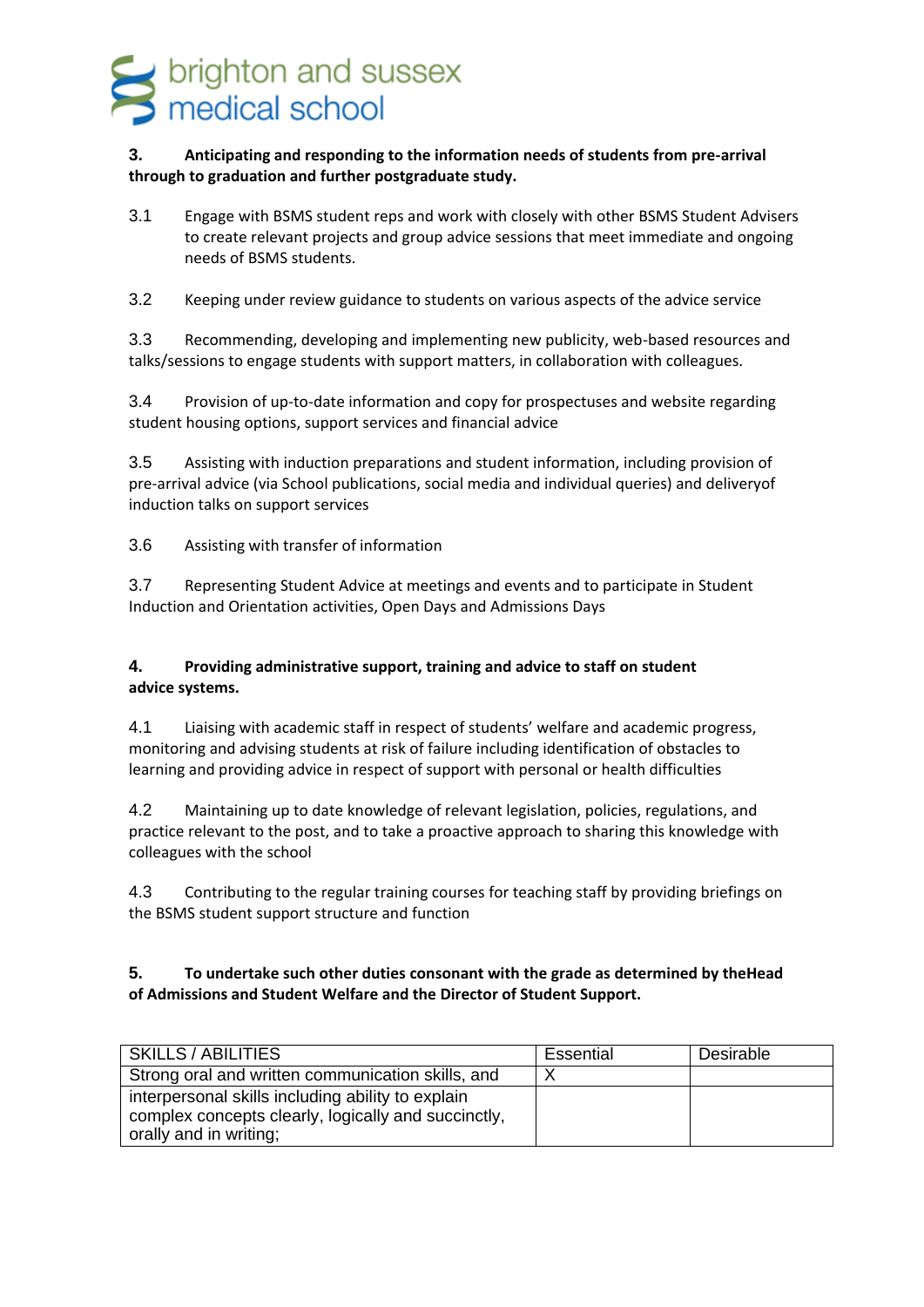| Excellent ICT skills, including a good working<br>knowledge of word-processing, spreadsheets,<br>databases, internet and email | X |   |
|--------------------------------------------------------------------------------------------------------------------------------|---|---|
| Excellent inter-personal and communication skills<br>specifically excellent and active listening skills;                       | X |   |
| Problem-solving skills and the ability to use initiative<br>and to work with minimum supervision.                              | X |   |
| Experience in supporting/advising people and<br>dealing with a range of different situations                                   | X |   |
| Ability to deal confidently with a diverse range of<br>people and situations, and credibility with senior<br>management.       | X |   |
| Experience of planning and facilitating group<br>advice and guidance (or teaching) sessions                                    |   | Χ |

| <b>KNOWLEDGE</b>                                                                                                                                                              |   |  |
|-------------------------------------------------------------------------------------------------------------------------------------------------------------------------------|---|--|
| Knowledge of an understanding of the elements of<br>effective teaching and learning (for example through<br>engagement in some form of counselling, tutoring or<br>training.) |   |  |
| Knowledge of current health & safety issues                                                                                                                                   | v |  |
| Awareness of current issues in Higher Education,<br>and the capability quickly to acquire knowledge of<br>University policies, procedures and systems.                        | Χ |  |

| <b>EXPERIENCE</b>                                    |   |   |
|------------------------------------------------------|---|---|
| Experience of developing new systems and             | X |   |
| procedures                                           |   |   |
| appreciates and is sensitive to the problems faced   | X |   |
| by students;                                         |   |   |
| Able to work with students who may be in distress or | X |   |
| difficulty and to respect confidentiality<br>where   |   |   |
| appropriate;                                         |   |   |
| Experience in dealing with crisis situations such as | X |   |
| suicidal ideation.                                   |   |   |
| Experience in keeping accurate student support       | X |   |
| records such as the student information desk.        |   |   |
| Experience of dealing with issues of professionalism |   | X |
| and fitness to practise.                             |   |   |
| Experience of university regulations                 | X |   |
| Experience of line management                        | X |   |

| QUALIFICATIONS                                    |  |
|---------------------------------------------------|--|
| Good honours degree or a relevant professional    |  |
| experience                                        |  |
| Counselling qualification or workplace experience |  |

| PERSONAL ATTRIBUTES AND CIRCUMSTANCES               |  |
|-----------------------------------------------------|--|
| The ability to prioritise and meet tight deadlines. |  |
| A willingness to work under pressure and with       |  |
| flexibility                                         |  |